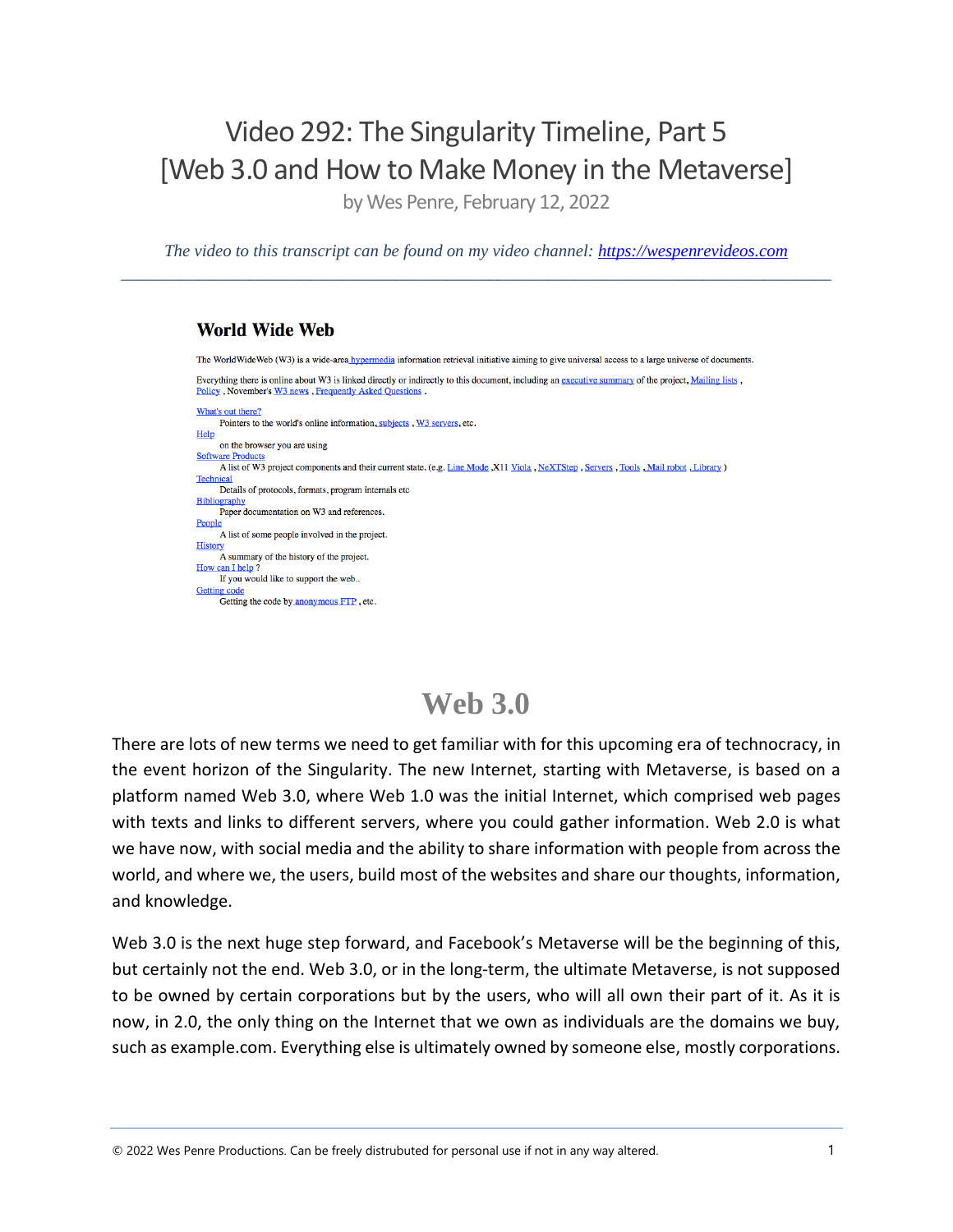Web 3.0 will be based on blockchain technology. It will consist of blockchain-enabled decentralized applications that support an economy of user-owned crypto assets and data. In other words, you buy and sell in Metaverse's virtual reality (VR), using cryptocurrency. You create a crypto wallet in Metaverse, and then you can start making money in many different ways, but the main idea, it seems, is to copy the reality we live in now and transfer it right into Metaverse, where all the jobs, transactions, job meetings, and friend gatherings will happen in the future. All this is just in the beginning process right now, so it is still a few years ahead, but billions of dollars are put into these projects as we speak, and indoctrination and manipulation have definitely started.

What very few people seem to ask themselves is, "why do we want to exchange the physical world with VR?" It will be based on similar principals as our current reality, but with the exception that we lose our humanity, true human connection, and the intimacy between people, leading to emotional dysregulation, with great increase in narcissism and psychopathy—something professors in psychology, such as Sam Vaknin, point out. Doesn't anyone ask themselves if there is an agenda behind this that is not so benevolent for those involved?

### **Terms to Know**

There are two terms, in particular, we need to understand when it comes to the Metaverse, and these terms are *Blockchain* and *NFT*.



### The Properties of Distributed Ledger Technology (DLT)

**Blockchain**: Web 3.0 will be the foundation for the Metaverse. It will consist of blockchainenabled decentralized applications that support an economy of user-owned crypto assets and data. Blockchain is a system of recording information in a way that makes it [supposedly] difficult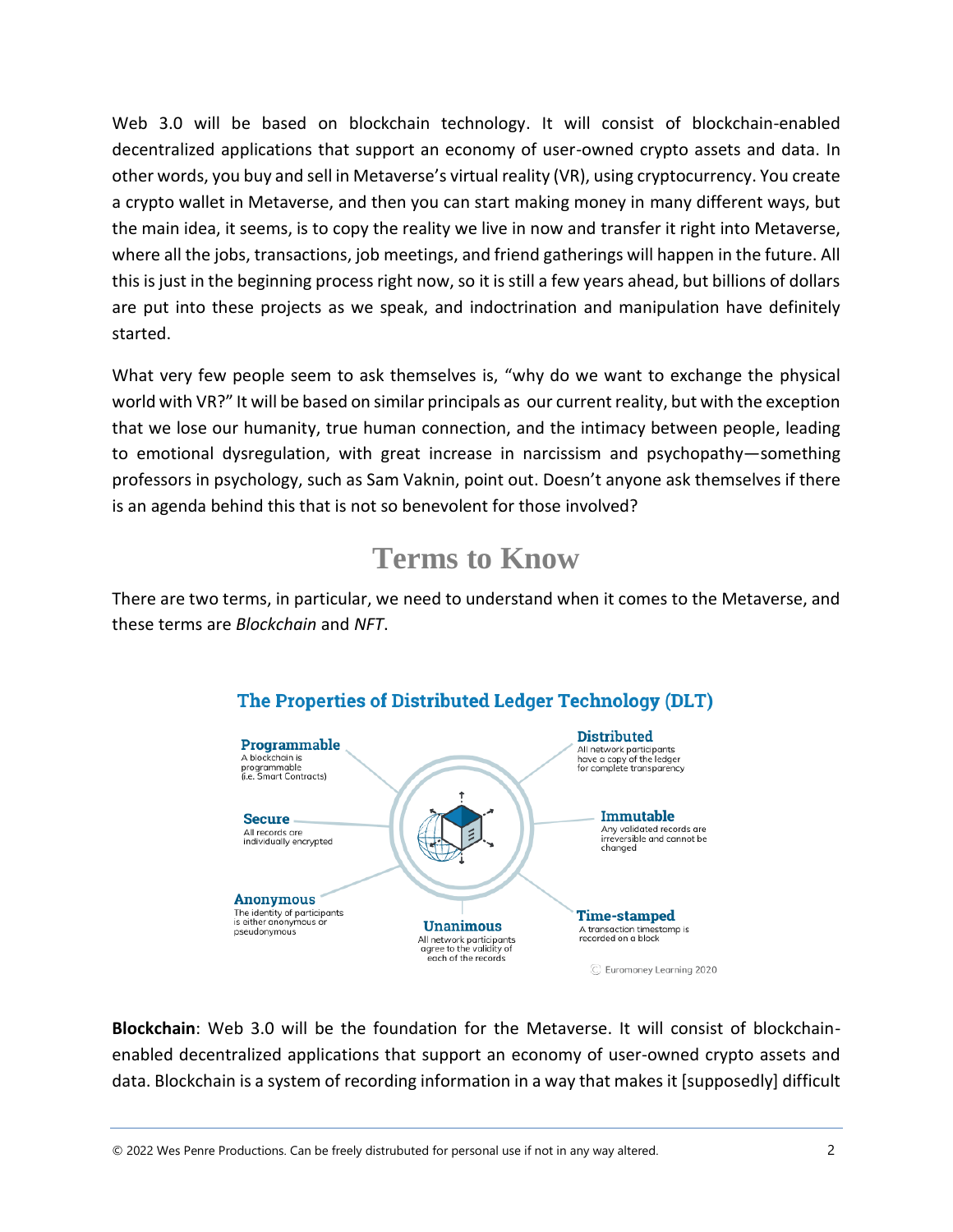or impossible to change, hack, or cheat the system. A blockchain is essentially a digital ledger of transactions that is duplicated and distributed across the entire network of computer systems on the blockchain. This means if one block in one chain was changed, it would be immediately apparent it had been tampered with. If hackers wanted to corrupt a blockchain system, they would have to change every block in the chain, across all of the distributed versions of the chain [which is considered virtually impossible] [\[Ref\]](https://www.euromoney.com/learning/blockchain-explained/what-is-blockchain).

Then we have NFT:

**NFT** stands for *non-fungible token*. A non-fungible token is a non-interchangeable unit of data stored on a blockchain, a form of digital ledger, that can be sold and traded. NFT ledgers claim to provide a public certificate of authenticity or proof of ownership, but the legal rights conveyed by an NFT can be uncertain [\[Ref\]](https://en.wikipedia.org/wiki/Non-fungible_token#:~:text=A%20non%2Dfungible%20token%20(NFT,can%20be%20sold%20and%20traded.&text=NFT%20ledgers%20claim%20to%20provide,an%20NFT%20can%20be%20uncertain).

### **How to Make Money in the Metaverse**

There will be as many possibilities to make money in the Metaverse as it is in our reality—perhaps even more so, and it's supposed to be even easier, depending on the user, and the user's talents and capabilities, just like it is now.

Let's say you write a song and sell it as an NFT for \$1.00 to an interested buyer. You, as the creator of the song, get 80% of the income every time the song is played, and the buyer, who now becomes the seller, gets 20%. There is no Spotify or other middle hand needed. Every time the song is played, the digital currency goes directly into your digital wallet in Metaverse. This is how individual ownership happens. Everything in the Metaverse will work on this exact principle.

Another way to make a profit in the Metaverse is to buy digital land and property. People are already spending millions of dollars to buy land and property in video games, such as Roblox and Fortnite, hoping to be able to rent them out to users in the future, who will pay them in digital currency, i.e., cryptos. People will become digital real estate investor and make great profit from it.

NIKE is right now hiring people to design digital shoes and clothes for them, and you can potentially become a digital reseller for NIKE in the future [\[Ref\]](Why%20Metaverse%20is%20the%20Future%20of%20Work%20&%20How%20to%20get%20Rich%20from%20it).

Music concerts are already happening in Metaverse. Travis Scott was one of the first, using Roblox as a platform, and Justin Bieber had a concert in Wave, using a hologram/avatar during the performance. Eventually, entire worlds will be built in Metaverse, and ultimately linked together, and people from literally everywhere can join in.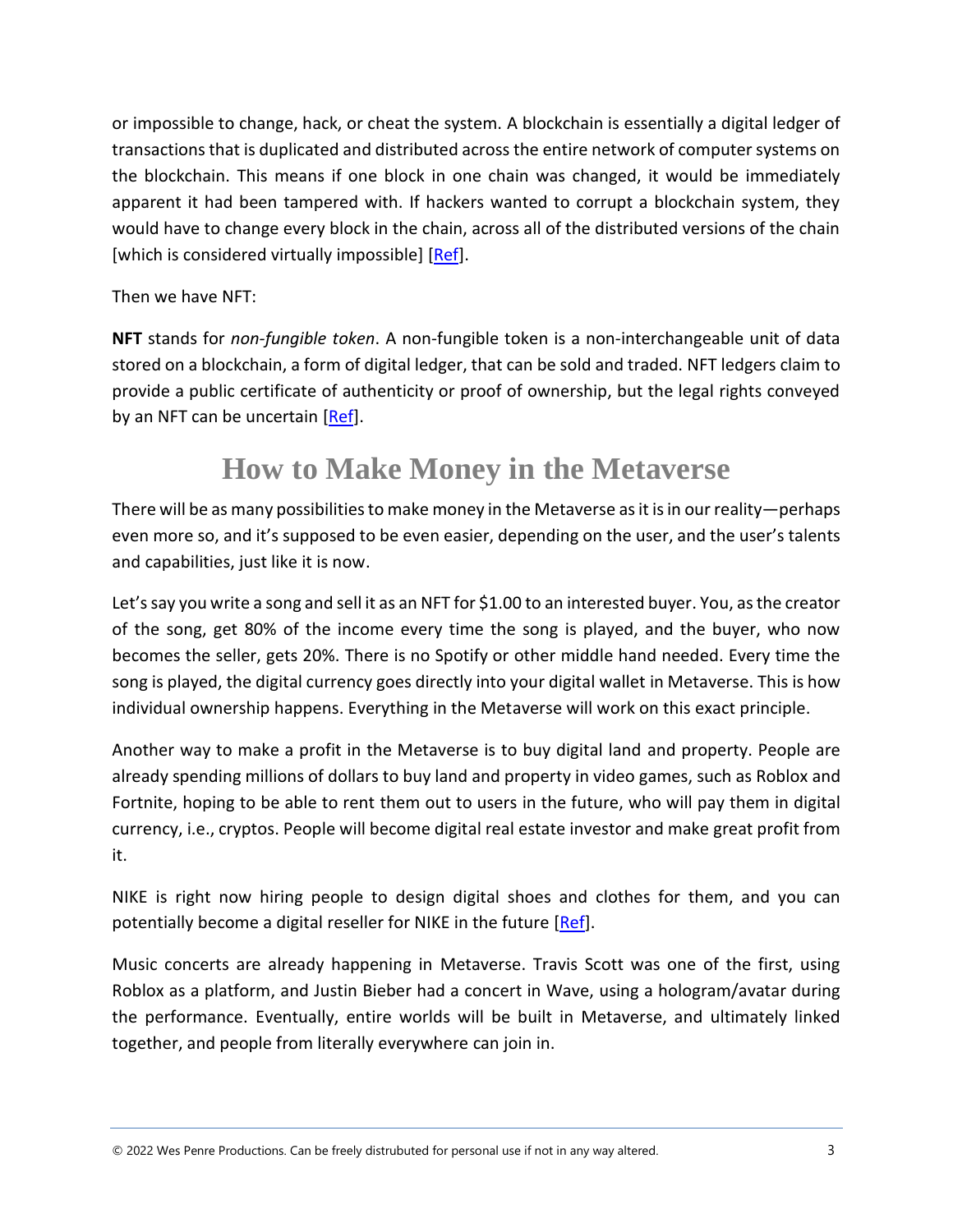But our physical bodies still need food and shelter here in the outside world, so how is that going to work? It seems like the cryptocurrency we earn in Metaverse can be transferred to digital wallets in the "real world." Now, we have crypto storage facilities, such as Coinbase and others. I don't know how the future will look like in that sense, but fiat money will be obsolete when all this is in place, and when you need to buy food, for as long as your physical body needs it, and before it's transmuted into a nanotechnological cyborg that potentially doesn't need to eat, you will pay in cryptocurrency.

## **What Will the Job Market in Metaverse Be Like?**

From what it looks like now, there are going to be six main categories of jobs in the Metaverse:

- 1. **The Creators**. Those who make assets; the artists, the moderators, the dialogue writers, the videographers, and fashion designers, etc.
- 2. **The Performers**. Those who create content in real time, such as concerts. Artists and musicians, for instance, will be the performers.
- 3. **The Bridgers**. Those who connect these two worlds: the physical reality and the virtual reality in Metaverse, such as the historians, the tour guides, and so forth.
- 4. **The Community**. They attract, engage, and help people within the Metaverse. They are the Evangelists, the marketeer, and customer support, etc.
- 5. **The Builders**. Those who design and create the Metaverse.
- 6. **The Participants**. They are the ones who are there to learn and experience and enjoy the Metaverse [\[Ref\]](How%20to%20Make%20Money%20in%20the%20Metaverse%20-%20Jobs%20Hiring%20Now%20&%20the%20Future%20of%20Work).

Now, in the beginning phase of Metaverse, *Creators* and *Builders* are most in demand because Metaverse needs to be built from scratch, just like the Internet in the beginning. Entire virtual worlds need to be created. Facebook, for example, is creating 10,000-15,000 new jobs in Europe alone to build Metaverse. It's already the beginning of a mega industry, and there is little doubt that this will be our future because this is where the money is and where the effort and focus is globally concentrated.

# **New World Order and One World Government**

Hearing what I just said in this video makes you understand why many people might be excited about all this new technology and the apparent possibilities it could bring. But we humans are quite naïve, and we do not think about consequences and potential agendas behind certain societal progressions and who will ultimately benefit and be in control. Most people believe in the propagandists and are willingly getting programmed because they don't know how manipulation and programming works—something I've repeatedly discussed in videos, articles, papers, and books. If we don't learn how the mind works, most of us will be programmed through fear and repetition. This is how advertisement works, and this is how the EL-ite agenda is pushed